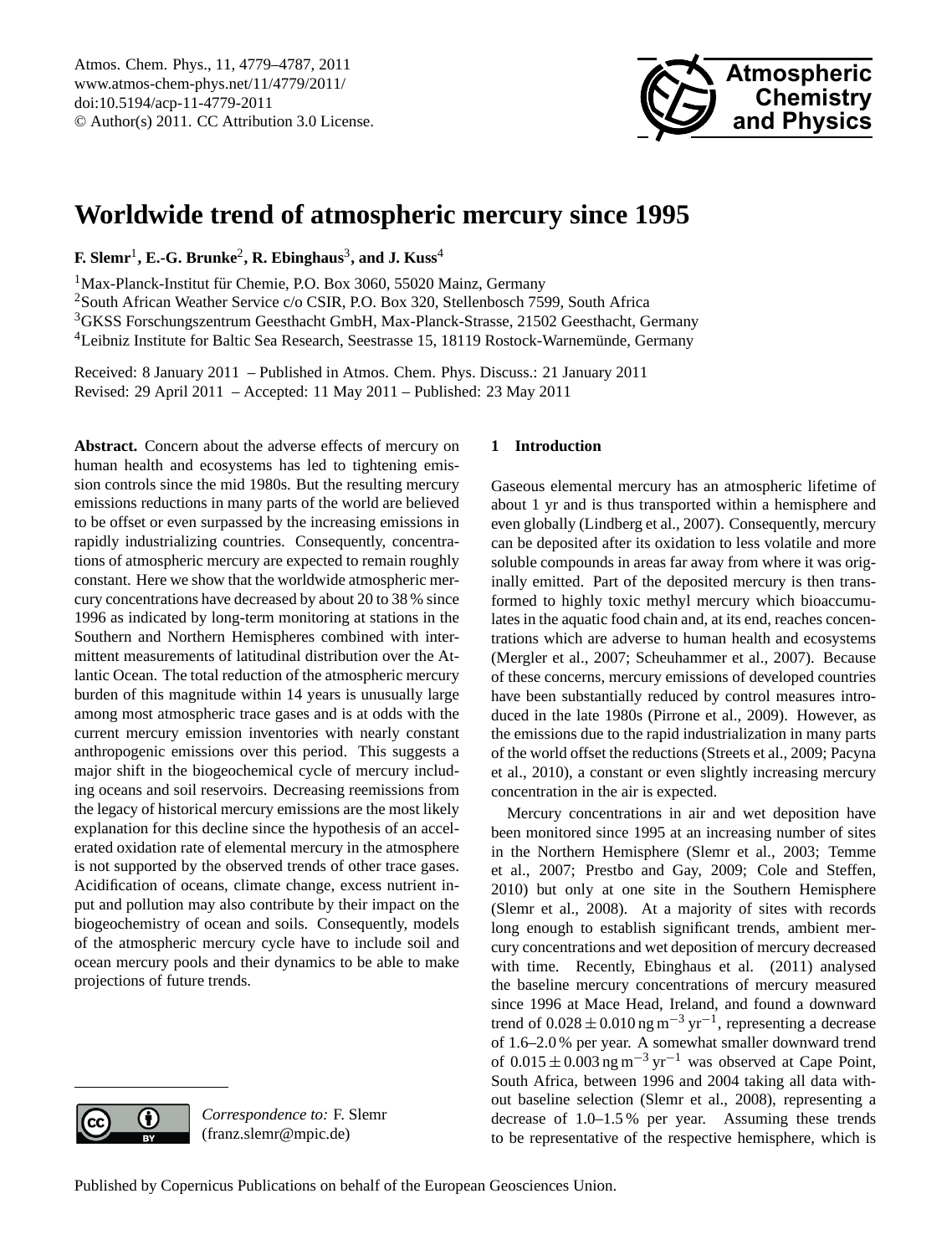not unreasonable given the atmospheric mercury lifetime of about 1 yr (Lindberg et al., 2007) and an intrahemispheric mixing time of about 3 months (Warneck, 1988), trends of this magnitude would accumulate to a decrease of 15–30 % of the atmospheric mercury burden over a period of 15 years. A decrease of this magnitude is not consistent with the inventories of anthropogenic emissions which are considered to be constant within  $\pm 10\%$  (Streets et al., 2009; Pacyna et al., 2010). Taking into account that anthropogenic emissions represent only about one third of all mercury emissions, with emissions from ocean and soil accounting for the other two thirds (Selin et al., 2007), such decrease would imply that the inventories are wrong by 40–90 %. As their quoted uncertainty is only 25–30 % (Streets et al., 2009; Pacyna et al., 2010), other processes have to take part in the observed trend.

Here we present new data obtained at Cape Point since March 2007 and onboard ships over the Atlantic Ocean in 2008 and 2009. By a combination of these recent data with the older data we will show that mercury is quite evenly distributed in the Southern Hemisphere and thus the trend observed at Cape Point can be considered to be representative for it. In the Northern Hemisphere, the trend displayed by baseline mercury measurements at Mace Head is substantially smaller than the one suggested by measurements onboard ships, but it is still large and negative. Comparable negative trends of atmospheric mercury concentrations were also reported for most of the stations of the Canadian Mercury Measurement Network (CAMNet) (Temme et al., 2007; Cole and Steffen, 2010) and the mercury concentrations in wet deposition decreased at most sites of mercury wet deposition (MDN) (Prestbo and Gay, 2009). The overall large negative trend of the atmospheric mercury burden is at last discussed in terms of changes in anthropogenic inventories, oxidation capacity, of a legacy of past mercury emissions, and as a possible consequence of global change.

## **2 Experimental**

# **2.1 Techniques, monitoring sites and cruises**

The Cape Point station  $(34° 21′ S, 18° 29′ E)$  in South Africa is operated as one of the World Meteorological Organization (WMO) Global Atmosphere Watch (GAW) stations. The station is located at the southern tip of the Cape Peninsula on top of a peak 230 m a.s.l., ca. 60 km south of Cape Town. Gaseous mercury was measured there since September 1995 until December 2004 by a manual double amalgamation technique (Slemr et al., 2008). Apart from 1995, 37 – 173 samples, each taken over a period of 3 h, were taken annually. Since March 2007 gaseous mercury has been continuously monitored by a Tekran analyser (Model 2537A, Tekran Inc., Toronto, Canada), which represents essentially an automated single amalgamation version of the aforementioned technique.

Mace Head, in County Galway on the west coast of Ireland, at  $53°20'$  N,  $9°54'$  W is also operated as one of the WMO GAW stations. Gaseous mercury has been continuously measured there since September 1995 using a Tekran instrument (Ebinghaus et al., 2002; 2011).

At Neumayer station in Antarctica, a Tekran analyzer has been operated from 23 December 1999 to 5 February 2001. The station is located at  $70°39'$  S,  $80°15'$  W, on the Ekströmisen, 8 km from Atka Bay (Temme et al., 2003a).

Since 1979 gaseous mercury has been measured during 10 ship cruises during the crossings of the Atlantic Ocean from Germany to different ports in Argentina (Buenos Aires, Mar del Plata, Punta Quilla) or Chile (Punta Arenas). Only the RS *Meteor* in January/February 1979 and RS *Polarstern* cruises in December/February 1999/2000 and in November 2008 went to the Gulf of Guinea and to Cape Town, respectively. During 6 cruises until 1994, the manual technique used onboard ships was the same as that at Cape Point (Slemr et al., 2008). On average about 100 samples (each over a period of 2–3 h) were taken in each hemisphere (Slemr et al., 2003). The cruises since 1996 were carried out using the automated Tekran analyzer.

The precision of individual measurements made by the Tekran analyzer was  $\pm 0.05$  and  $\pm 0.1$  ng m<sup>-3</sup> with 30 min (cruise in 1996, Cape Point, Mace Head) and 15 min (cruise in 1999/2000) sampling times, respectively. The cruises in 2008 and 2009 were dedicated to measurements of air-sea fluxes, and the Tekran analyzer was run with a 5 min sampling time and a correspondingly worse precision of about  $0.15$  ng m<sup>-3</sup> of the individual measurement. Averaged over 15 or 30 min the precisions given above are reached. The Tekran instruments were usually automatically calibrated every 25 h using the internal permeation source. The permeation rate of the source was in turn calibrated by injections of known mercury amounts from a vapour saturation device. This calibration was made before and after a cruise and approximately every 3 months at the stations (Ebinghaus et al., 2011).

The precision of individual manual measurements at Cape Point, and for ship cruises amounted to  $\pm$  5.8 %. Each manual measurement is calibrated using the injection of a known mercury amount from a vapour saturation device (Slemr et al., 1985). Thus the precision given above includes the precision of the individual calibrations. All concentrations in this paper are given in ng m<sup>-3</sup> (STP) with the standard temperature of 273.16 K and pressure of 1013 mbar.

Gaseous atmospheric mercury consists predominantly of almost insoluble and volatile gaseous elemental mercury (GEM). Less volatile and more soluble gaseous mercury compounds, termed reactive gaseous mercury (RGM) and defined by the analytical procedures for their detection, usually represent only a few percent of the total gaseous mercury concentrations at ground stations (Ebinghaus et al., 2009). Although RGM was found to be transmitted by the inlet tubing under conditions of extremely low humidity and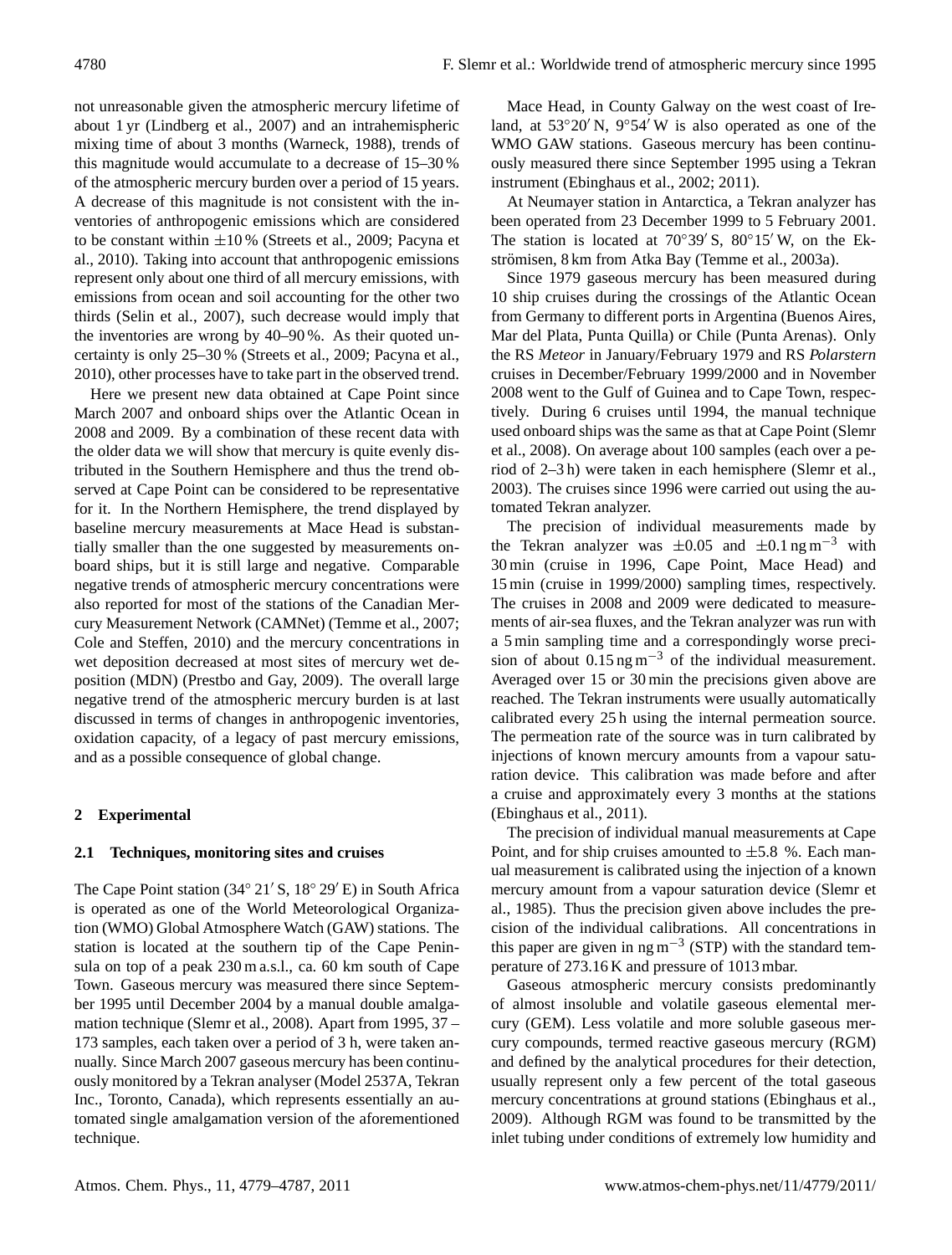low temperature encountered at the Neumayer site in Antarctica (Temme et al., 2003a), this is considered to be an exception. Under humid conditions with inlet tubing and PTFE filter loaded with sea salt (the Tekran instrument is usually run with a 0.2 or 0.45 µm PTFE filter to protect the gold collectors and the inner plumbing of the instrument from contamination by aerosols), RGM will not be transmitted to the gold collectors. Thus the measurements at Cape Point, Mace Head and onboard ships are believed to represent only GEM whereas those at Neumayer represent total gaseous mercury (TGM). The difference between TGM and GEM in marine atmospheres is usually only a few percent and thus small in comparison with the trends discussed later (Ebinghaus et al., 2009). The uncertainty in the attribution of the measured species will thus not influence substantially the results of this paper.

#### **2.2 Comparability of the data**

Ideally we would have continued the manual measurements some time after the installation of the Tekran instrument at Cape Point to validate the continuity of the data. For reasons beyond our control this was not possible and thus we have to assess the comparability of the data until 2004 and since 2007 in a different way. In the context of this paper, the comparability of the data has two aspects: analytical comparability and comparability of data with different temporal coverage.

The manual double amalgamation technique used at Cape Point until 2004 and ship cruises until 1994 took part as laboratory #12 on an international field intercomparison at Mace Head carried out in 1995 (Ebinghaus et al., 1999). Figure 2 of Ebinghaus et al. (1999) shows an excellent agreement of the average mercury concentration of  $1.81 \pm 0.29$  ng m<sup>-3</sup> of laboratory #12 with the median of all measurements of  $1.80 \text{ ng m}^{-3}$  (95% confidence intervals of  $+0.08$  and  $-0.09$  ng m<sup>-3</sup>) as well as an agreement within  $\pm 0.12$  ng m<sup>-3</sup> with laboratories #1 (average  $1.80 \pm 0.18$  ng m<sup>-3</sup>), #4 (average  $1.82 \pm 0.08$  ng m<sup>-3</sup>), #6.2 (average  $1.75 \pm 0.021$  ng m<sup>-3</sup>), and #9 (average  $1.69 \pm 0.15$  ng m<sup>-3</sup>), which were using the Tekran instrument. In addition, the manual measurements at Cape Point were found to be comparable (within  $\pm$  0.03 ng m<sup>-3</sup>) with those made with Tekran onboard RV *Polarstern* in December 1999 and January 2000 when the ship was near Cape Point (Temme et al., 2003b). This demonstrates that both techniques provide comparable results. A generally good agreement of different techniques for measurement of GEM and/or TGM was found in other intercomparisons (Schroeder et al., 1995; Munthe et al., 2001)

Automated measurements by the Tekran instrument provide an almost complete data coverage; time lost by calibration and maintenance of the instrument represents usually only a few percent loss of a given measurement period. Manual collection of some 150 samples at Cape Point per year covers only 450 h, i.e. only about 4.5 % of the year. The coverage disparity is further aggravated by selection of baseline data: a data filter using concentrations of  $^{222}$ Rn<100 mBq m<sup>-3</sup> yielded only 18% of baseline data (Brunke et al., 2004) which would leave only some 30 manual measurements a year. Table 1 presents the average concentrations and medians of filtered and unfiltered Tekran data at Cape Point for the years 2007–2009. The average of unfiltered data was higher than that of filtered ones by 0.055, 0.012 and 0.005 ng m−<sup>3</sup> in 2007, 2008, and 2009, respectively. The difference is statistically significant in 2007 and 2008 but even then it is small in comparison with the trends discussed later. Consequently, the unfiltered Cape Point data can be used for further evaluation. Table 1 also shows a generally small difference between medians and averages suggesting that the data at Cape Point are nearly normally distributed.

Figure 1 shows the annual medians of the measurements at Cape Point, Mace Head, Neumayer and during the ship cruises and their 95 % confidence intervals (Sachs, 1978). Confidence intervals for manual measurements at Cape Point varied between 0.01 and  $0.12$  ng m<sup>-3</sup>, with largest values in 1995, 1997, and 1998, i.e. in years without a complete coverage (Slemr et al., 2008). These years were not considered in the trend calculation. Confidence intervals for the annual medians considered in the trend calculation did not exceed 0.04 ng  $m^{-3}$  and are much smaller than the trends described below. For comparison, the confidence intervals of annual medians of automated measurements at Cape Point were typically 0.01 ng m<sup>-3</sup> and did not exceed 0.02 ng m<sup>-3</sup>. Altogether, we conclude that randomly distributed manual sampling over the whole year provides a good approximation (within a few 0.01 ng m<sup>-3</sup>) of the annual means and medians measured by a continuous instrument.

## **3 Results and discussion**

Figure 1 summarizes the data from the Southern and Northern Hemisphere (NH and SH), respectively. The data from the GAW stations Cape Point (CPT), South Africa, and Mace Head (MH), Ireland, are presented as annual medians to suppress the influence of occasional high mercury concentrations due to episodes of local or regional pollution such as by biomass burning at CPT (Brunke et al., 2001) as well as depletion events (Brunke et al., 2010). The annual medians for MH were calculated from baseline data only (Ebinghaus et al., 2011).

In the SH the land-based measurements at CPT and Neumayer agree well with measurements made during ship cruises over the Southern Atlantic Ocean. The homogeneity of the mercury concentrations in the SH is not surprising given that anthropogenic emissions constitute only a small fraction of all emissions in the SH (Slemr et al., 2008). The SH sources are dominated by oceanic emissions, the import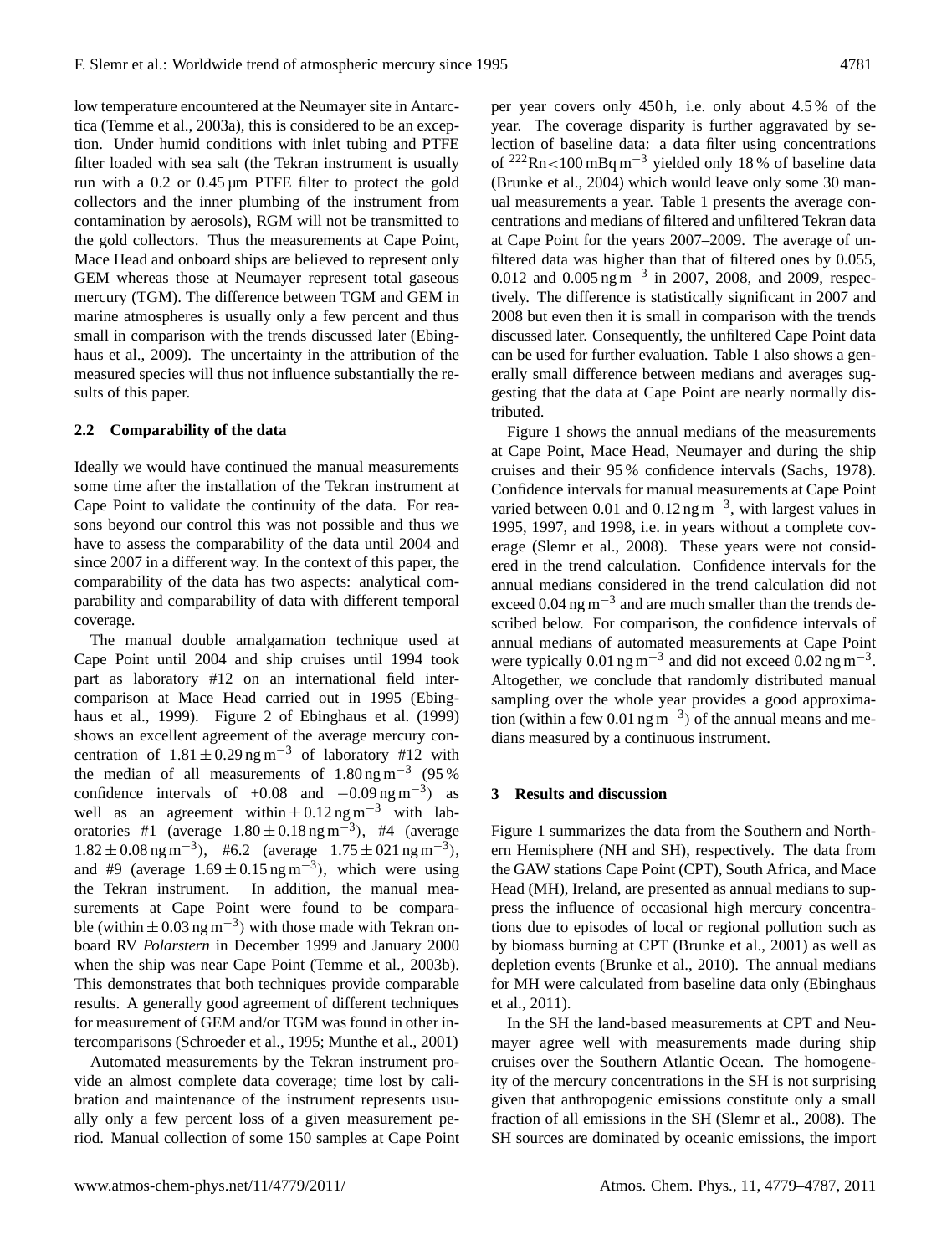| Year                 | GEM concentrations at ${}^{222}$ Rn<br>$<$ 100 mBq m <sup>-3</sup> [ng m <sup>-3</sup> ] |                         | GEM concentrations, all data                                                        |                         |
|----------------------|------------------------------------------------------------------------------------------|-------------------------|-------------------------------------------------------------------------------------|-------------------------|
|                      | Average                                                                                  | Median                  | Average                                                                             | Median                  |
| 2007<br>2008<br>2009 | $0.873 \pm 0.090(90)$<br>$0.921 \pm 0.106(858)$<br>$0.867 \pm 0.092$ (1579)              | 0.879<br>0.948<br>0.861 | $0.928 \pm 0.181$ (13036)<br>$0.933 \pm 0.132$ (14418)<br>$0.872 \pm 0.139$ (12958) | 0.935<br>0.953<br>0.870 |

**Table 1.** Average mercury concentrations and medians of all data measured at Cape Point by the continuous technique and data measured at concentrations of  $^{222}$ Rn < 100 mBq m<sup>-3</sup>. The standard deviations and number of measurements are also given.

from the NH and for a few months by emission from biomass burning of which only the last one is confined to certain but still large areas (Slemr et al., 2008).

Altogether, the concentration of gaseous mercury in the SH decreased from about  $1.35$  ng m<sup>-3</sup> around 1996 to about  $0.9 \text{ ng m}^{-3}$  around 2008. The trend calculated from the least-square fit of the Cape Point data only is  $-0.034 \pm 0.005$  ng m<sup>-3</sup> yr<sup>-1</sup> ( $r^2 = 0.8677$ ,  $n = 10$ ). The years 1995, 1997, and 1998 were not considered in this calculation because of their uneven seasonal coverage (Slemr et al., 2008). The trend calculated from Cape Point and ship data is with  $-0.035 \pm 0.006$  ng m<sup>-3</sup> yr<sup>-1</sup> ( $r^2 = 0.7439$ , n = 15) comparable. Both trends are substantially larger than  $-0.015 \pm 0.003$  ng m<sup>-3</sup> yr<sup>-1</sup> calculated from the manual measurements at Cape Point until 2004 (Slemr et al., 2008). As discussed before, this difference can be explained neither by the different measurement techniques nor by the different data coverage. Figure 1 suggests that the downward trend accelerated in the second half of the measurement period in both hemispheres. Starting from a concentration of about 1.35 ng m<sup>-3</sup> around 1996 the trend of  $-0.035$  ng m<sup>-3</sup> yr<sup>-1</sup> translates to a decrease of 0.46 ng m<sup>-3</sup> in 14 years until 2009, i.e. a decrease of 34 % since 1996. No other long-term observations of gaseous mercury concentrations have been reported so far for this time interval in the SH.

The baseline gaseous mercury concentration at MH decreased from about  $1.75$  ng m<sup>-3</sup> in 1996–1999 to about 1.4 ng m−<sup>3</sup> in 2009. As shown by composite back attribution plots for MH in Fig. 1 of Ebinghaus et al. (2011), the baseline MH data are representative for a large area of the Northern Atlantic including Greenland, Canada, and parts of the Arctic Ocean. The data from ship cruises, measured predominantly south of 50 $\degree$  N, suggest an even larger decrease within this period. Please note that gaseous mercury concentrations of about 1.1 ng m<sup>-3</sup> measured over the northern Atlantic Ocean in 2008 and 2009 are smaller than the annual median concentrations observed at CPT in the mid 1990s. Figure 1 of this paper also suggests a larger downward trend after about 2002, in agreement with the observations in the SH. The least-square fit of the baseline annual medians at Mace Head provides a trend of  $-0.024 \pm 0.005$  ng m<sup>-3</sup> yr<sup>-1</sup> ( $r^2$  = 0.6398,  $n = 14$ ) for the 1996–2009 period which is com-



**Fig. 1.** Trends of GEM concentrations in the Northern and Southern Hemispheres. The points and bars represent the annual medians and the 95 % confidence intervals of the medians, respectively. Mercury was measured by manual double amalgamation technique (see text) at Cape Point until 2004 and during the ship cruise in 1994, all other measurements were made automated technique. The annual medians of automated TGM measurements at Cape Point were calculated using daily mean concentrations. The annual medians at Mace Head were calculated from baseline hourly mean concentrations (Ebinghaus et al., 2010). The median confidence intervals for the continuous measurements are smaller than the symbols.

parable to  $-0.028 \pm 0.010$  ng m<sup>-3</sup> yr<sup>-1</sup> calculated from the baseline monthly averages (Ebinghaus et al., 2011). Inclusion of the median concentrations from the ship measurements in 1994–2009 leads to a somewhat larger trend of  $-0.035 \pm 0.007$  ng m<sup>-3</sup> yr<sup>-1</sup> ( $r^2 = 0.5915$ ,  $n = 19$ ). The least-square fit of the 1994–2009 ship data only is with  $-0.051 \pm 0.017$  ng m<sup>-3</sup> yr<sup>-1</sup> ( $r^2 = 0.7576$ , n = 5) not significant.

The different trends calculated from the MH data only and from data including the ship measurements point to an inhomogeneous distribution of mercury within the NH. Figure 1 of Slemr et al. (2003) shows this inhomogeneity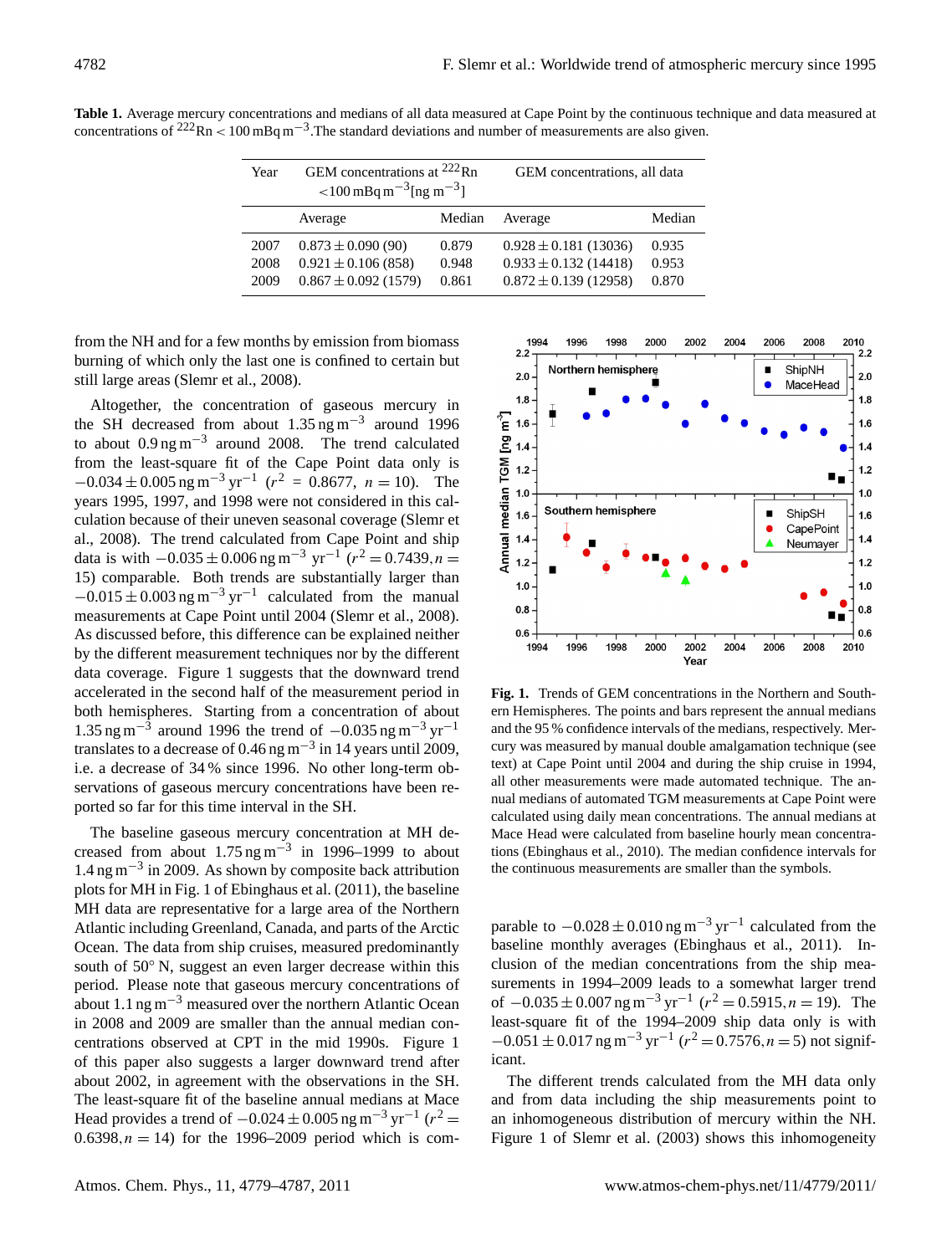by comparing measurements at several stations in Europe and North America, ranging from the southernmost Wank (48◦ N) to northernmost Alert (82◦ N). Since 1992 until 2002 mercury concentrations at Wank in Central Europe are substantially higher than those at Mace Head at about the same latitude (53◦ N) probably because of the surrounding continental emissions. The concentrations at Mace Head are comparable with those at Lista (58◦ N), slightly higher than at Alert and slightly lower than at Ny Alesund (79◦ N). Concentrations measured during the ship cruises are in good agreement with those at Lista and Alert in 1994, in 1996 and 2000. They are slightly higher than at Mace Head but lower than at Wank. A latitudinal gradient cannot be deduced from these data but slightly decreasing concentrations with decreasing latitude starting at about 50◦ N were observed during the ship cruises (Slemr et al., 1985). The latitudinal gradient is most likely due to the emissions which are dominated by anthropogenic sources mostly located between 40 and 60◦ N (Pacyna et al., 2010). The rather narrow spread of the annual medians and the small latitudinal gradient are the result of the short air mixing intrahemispherical time of about 3 months (Warneck, 1988) relative to the tropospheric lifetime of about 1 yr of elemental mercury (Slemr et al., 1985). Despite the differences all stations except the regionally influenced Wank show a similar temporal pattern with mercury levels decreasing between 1993 and 1996 and leveling off thereafter until 2002.

Almost all of the long-term gaseous mercury (CAMNet) and mercury wet deposition (MDN) monitoring sites are also located within the latitude band of 40–60◦ N (Temme et al., 2007; Cole and Steffen, 2010; Prestbo and Gay, 2009). The average downward trend of gaseous mercury concentrations observed on 6 CAMNet sites with a long enough monitoring period (1996–2005) was  $0.57 \pm 1.09$  % yr<sup>-1</sup> with large differences between the individual locations (Temme et al., 2007). The data from Alert did not provide a significant trend for the period 1995–2005 (Temme et al., 2007), but their reanalysis after including the data from 2006 and 2007 also show a decrease of 0.6 % per year  $(0.0086 \pm 0.0014 \text{ ng m}^{-3} \text{ yr}^{-1})$  over a period of 13 years (Cole and Steffen, 2010). This is comparable to the decrease observed at MH. Despite large differences between the 23 MDN sites with significant trends, mercury wet deposition decreased on average by 1.74  $\pm$  0.74 % yr<sup>-1</sup> between 1996 and 2005. Neglecting the possible trends in the distribution of precipitation, this decrease is about three times as large as observed at CAMNet sites and compares well with the trend suggested by the ship measurements over the northern Atlantic Ocean.

Figure 2 shows the NH/SH gaseous mercury concentration ratios over the Atlantic Ocean measured during 10 cruises between 1977 and 2009, and for comparison the ratios of the concentrations at MH to those at CPT (MH baseline annual medians/CPT annual medians). The ratios measured during ship cruises remained with  $1.49 \pm 0.10$  ( $n = 10$ ) rather



**Fig. 2.** Ratios of northern to southern hemispheric median concentrations measured over the Atlantic Ocean since 1977 and ratios of annual median concentrations at Mace Head to those at Cape Point.

constant over the last 30 years. The MH/CPT ratios since 1996 are with  $1.47 \pm 0.13$  ( $n = 12$ ) comparable. Please note that the seasonal variations of gaseous mercury concentrations in both hemispheres are roughly synchronous (Slemr et al., 2008) making the ratio measured intermittently onboard ships rather insensitive to season. The nearly constant NH/SH concentration ratio of 1.48 over such a long period is important since it shows that the distribution of the sources between the two hemispheres has not changed substantially over the last 30 years.

The NH/SH mercury concentration ratio can remain nearly constant only if the relative trends in both hemispheres are nearly equal. We consider the trend in the SH to be better defined because of the more homogeneous distribution of mercury concentrations. The absolute trend of  $-0.035 \pm 0.006$  ng m<sup>-3</sup> yr<sup>-1</sup> in the SH and the initial concentration of about  $1.3$  ng m<sup>-3</sup> at Cape Point in 1996 yield a relative negative trend of 2.7 % per year. The initial concentration at MH in 1991–1999 is about 1.75 ng m<sup>-3</sup>. The relative negative trend of 2.7 % per year would then yield an absolute trend in the NH of  $-0.047$  ng m<sup>-3</sup> yr<sup>-1</sup> which is comparable to the trend suggested by ship measurements only but is substantially larger than the significant trends both from MH data only and from combined MH and ship data. Based on the initial concentration of 1.75 ng m<sup>-3</sup>, the relative negative trends calculated from the MH data only and MH and ship data correspond to 1.4 and 2.0 % per year, respectively.

In summary, there is a strong evidence for a downward trend of tropospheric mercury concentrations within both hemispheres over the past 14 years. Using the CPT, MH and ship data we conclude that the atmospheric mercury burden decreased between 1996 and 2009 with a relative rate somewhere between 1.4 and 2.7 % per year in the NH and SH, respectively, i.e. by 20 to 38 % since 1996. Such decrease is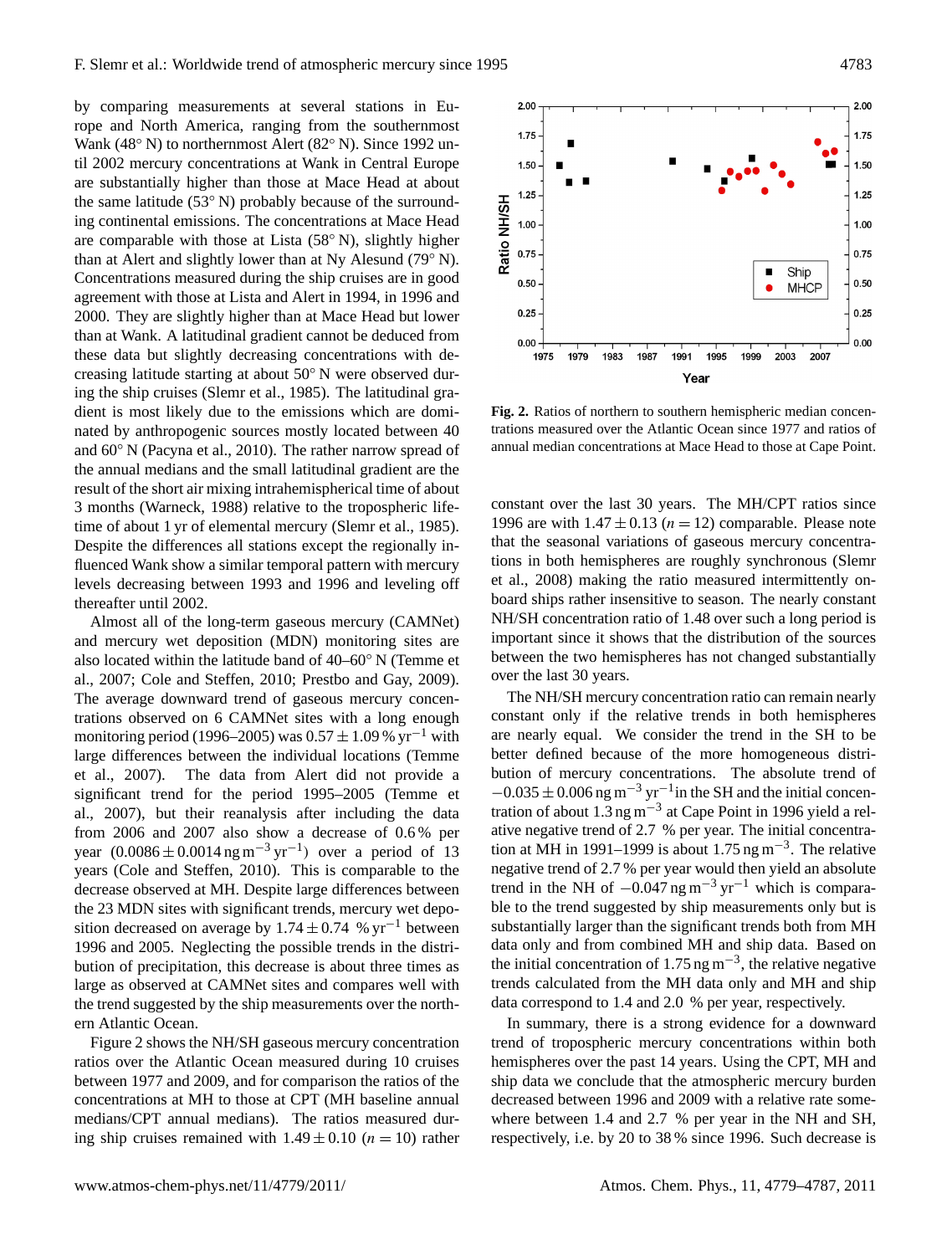large for most of the trace gases except for some halocarbons whose emissions are controlled by Montreal Protocol (Clerbaux and Cunnold, 2007). This suggests a substantial shift in the global biogeochemical cycle of mercury. Below we discuss several possible explanations: (a) the decrease of the anthropogenic emissions, (b) the acceleration of the oxidation of mercury in the atmosphere, (c) the decrease of emissions from the legacy of historical mercury use and emissions, and (d) changing emissions from the oceans and the soils due to global change.

The steady-state budgets of atmospheric mercury assume that the primary anthropogenic sources with biomass burning represent only about one third of the total mercury emissions (Selin et al., 2007). The inventories of anthropogenic mercury emissions yield a total anthropogenic emission of about  $2000 \text{ t yr}^{-1}$  (uncertainty is assumed to be less than  $\pm 30$ %, Pacyna et al., 2010) which is believed to have changed only by about  $\pm$  15 % between 1995 and 2006 (from  $2128 \text{ t yr}^{-1}$  in 1996 to  $2480 \text{ t yr}^{-1}$  in 2006 (Streets et al., 2009) and from 2317 t yr<sup>-1</sup> in 1995 to 1930 t yr<sup>-1</sup> in 2005, Pacyna et al., 2010). It is obvious that rather small changes in anthropogenic emissions representing only about one third of total emissions cannot explain the observed decrease of the atmospheric mercury burden. The discrepancy would remain substantial even if the anthropogenic emissions were the only mercury emissions, but such assumption would not be consistent with the constant NH/SH concentration ratio and the simultaneous 30 % decrease of the atmospheric mercury burden with emissions located and reduced mostly in the NH.

Despite more than 20 years of research on the atmospheric mercury cycle and its crucial importance to mercury cycling in the atmosphere, the oxidation mechanism of gaseous elemental mercury to compounds amenable to removal by dry and wet deposition remains elusive (Lin et al., 2006; Lindberg et al., 2007). Three major pathways are proposed and their importance disputed: reaction of  $Hg^0$  with OH, O<sub>3</sub> and Br/BrO (Lin et al., 2006; Holmes et al., 2010). OH is the major oxidant for the majority of atmospheric trace gases and its global increase on the order of 30 % within 14 years would induce large decreasing trends in the concentrations of many long lived substances, such as CH4, which has not been observed (Clerbaux and Cunnold, 2007). In fact, a recent study shows that OH concentrations remained nearly constant within the period discussed here (Montzka et al., 2011). Ozone concentrations have increased in some regions of the troposphere and decreased in others (Oltmans et al., 2006). Despite the regional trend differences and some inconsistencies in the data (Clerbaux and Cunnold, 2007), an overall increase of tropospheric ozone concentrations on the order of 30 % since 1995 is not supported by the observations. The tropospheric organic bromine reservoir consists to a larger part of long-lived compounds of purely (halones) or partly  $(CH_3Br)$  anthropogenic origin and to a lesser degree of short-lived compounds mostly of natural origin. The measurements of the latter ones suggest that their emission remains constant (Clerbaux and Cunnold, 2007). Controls imposed by the Montreal Protocol on emissions of halones and anthropogenic emissions of  $CH<sub>3</sub>Br$  has led to a peak of stratospheric BrO concentrations at around 2000 and a slight decrease since (Clerbaux and Cunnold, 2007). In summary, the hypothesis of an accelerating oxidation of elemental mercury in the atmosphere by the amount suggested here is not supported by observations.

The atmospheric mercury burden and mercury deposition are believed to have increased by a factor of  $3 \pm 1$  since preindustrial times (Mason and Sheu, 2002; Lindberg et al., 2007). The human activity has also substantially increased the soil and ocean mercury reservoirs and the fluxes between them and the atmosphere (Mason and Sheu, 2002; Lamborg et al., 2002; Fitzgerald and Lamborg, 2003; Strode et al., 2007; Smith-Downey et al., 2010). The atmospheric residence time of about 1 yr is somewhat shorter than the mercury residence time of 1.2–4 yr in the oceanic mixed layer (depending on the assumed mixed layer depth) (Lamborg et al., 2002; Strode et al., 2007) but the mean residence time for water parcels with enhanced mercury concentrations may range from a few decades to more than 2 millennia (Primeau and Holzer, 2006). The residence time of mercury in soils is estimated to be 80–100 yr (Fitzgerald and Lamborg, 2003; Smith-Downey et al., 2010). With nearly constant anthropogenic emissions in the last 15 years (Streets et al., 2009; Pacyna et al., 2010), the atmospheric mercury burden will thus follow the changing emissions from the soil and ocean which partly contain mercury from a legacy of historical anthropogenic mercury pollution (Mason and Sheu, 2002; Fitzgerald and Lamborg, 2003; Smith-Downey et al., 2010). As the historical anthropogenic mercury release into environment is poorly documented, one can only speculate about the past decrease of emissions leading to the observed trend. The phasing out of mercury-containing products and the increasing control of manufacturing processes with mercury involvement started in the late 1980s (Hylander and Meili, 2003) but mercury emissions from coal burning, one of the largest anthropogenic sources, might have started to decrease already in the late 1970s and early 1980s as a corollary of regulations limiting the emissions of other pollutants from coal fired power plants (Pirrone et al., 2009). The sediment, peat, and ice core studies suggest that the mercury deposition peaked between 1950 and 1990 at a majority of sites (Schuster et al., 2002; Biester et al., 2007; Muir et al., 2009; Mast et al., 2010), although it is still increasing at some locations (Fitzgerald et al., 2005). The firn study by Fain et al. (2009) suggests that the mercury concentration in air peaked at around 1970. The decreasing emissions from the legacy of historical mercury use and emissions thus appear to be the most plausible explanation for the observed trend.

Acidification of oceans, climate change, excess nutrient inputs, and pollution are fundamentally changing the ocean biogeochemistry (Doney, 2010) and will certainly also influence mercury ocean-air fluxes. But the extent and even the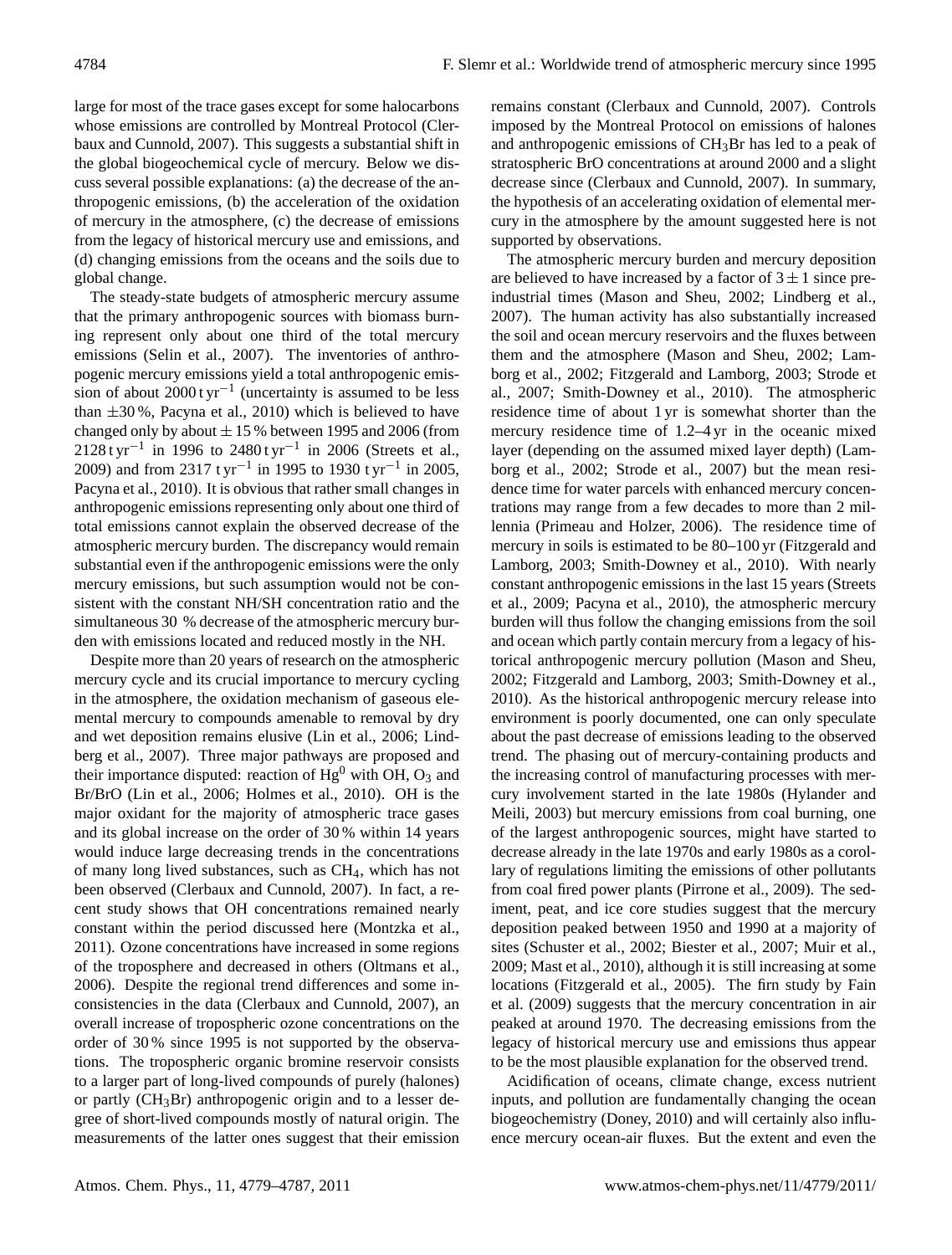direction of the change in mercury ocean-air fluxes are difficult to predict because many different and partly counteracting processes with poorly known mechanisms have to be taken into account. Shrinking ice cover of the Arctic Ocean is expected to increase penetration of UV radiation and thus enhance the photochemical reduction of  $Hg^{2+}$  to  $Hg^0$  and by this the Hg emission (Outridge etal., 2008). Stratospheric ozone depletion might have the same effect by increasing the UV radiation (IPCC, 2007) but shifting solar radiation to shorter wavelength could also intensify the oxidation of elemental mercury into  $Hg^{2+}$  (Qureshi et al., 2010). Surface ocean warming would reduce nutrient supply by an increased stability of a thinner surface layer but this effect is counteracted by rising coastal nitrogen levels (Doney, 2010) and increased Fe supply due to enhanced deposition of dust mobilized by more frequent storms. Thus the impact of climate change on microbial activity (Mason et al., 1995) on the  $Hg^{2+}$  to  $Hg^{0}$  reduction and thus on emission is difficult to predict.

Climate change will surely also influence the fluxes between soils and atmosphere. Melting ice and degradation of organic matter in permafrost soils might release mercury deposited long times ago (Outridge et al., 2008). Increase of mercury emissions due to increasing soil surface temperature (e.g. Poissant et al., 2004), however, might be counteracted by reduced soil humidity in many areas (e.g. Song and Van Heyst, 2005). Increasing ozone concentrations and changing turbulence can also influence the mercury emissions from soils (Engle et al., 2005; Poissant et al., 1999).

## **4 Conclusions**

The measurements presented here provide strong evidence that the global atmospheric mercury burden has decreased by about 30 % since 1995. Consequently, the conclusion reached by the Panel on Source Attribution of Atmospheric Mercury (Lindberg et al., 2007) that "there has been no discernible net change in the size of the atmospheric pool of Hg in the Northern Hemisphere since the mid-1970s" has to be updated.

We have shown that the observed trend can be neither explained by decreasing anthropogenic emissions nor by accelerated oxidation of atmospheric mercury. Changing climate, acidification of the oceans, and legacy of past mercury releases into the environment can all contribute but we believe the legacy of historical mercury release into environment to be the most important. As the response of the atmospheric mercury burden to changing emissions will essentially depend on mercury residence time in soil and ocean reservoirs, we consider soil and oceans to be an essential part of any model trying to predict the response of the atmospheric burden to changing anthropogenic emissions in future. And last but not least: more extensive mercury monitoring especially south of 40–60◦ N is needed to confirm the reported trend of the atmospheric mercury burden and to follow its future development.

*Acknowledgements.* Our thanks go to a multitude of people who helped to carry out the ship measurements at the *RS Walther Herwig* and the *RS Polarstern* and enabled to sustain the long-term TGM measurements at Cape Point and Mace Head. Alistair Manning and Richard Derwent provided the classification of baseline air masses arriving at the Mace Head station. We also thank Chris Holmes for valuable comments on the draft. This work was partly supported by the Deutsche Forschungsgemeinschaft and the Irish Environmental Protection Agency.

The service charges for this open access publication have been covered by the Max Planck Society.

Edited by: A. Pszenny

#### **References**

- Biester, H., Bindler, R., Martinez-Cortizas, A., and Engstrom, D.R.: Modeling the past atmospheric deposition of mercury using natural archives, Environ. Sci. Technol. 41, 4851–4860, 2007.
- Brunke, E.G., Labuschagne, C., and Slemr, F.: Gaseous Hg emissions from a fire in the Cape Peninsula, South Africa, during January 2000, Geophys. Res. Lett. 28, 1483–1486, 2001.
- Brunke, E.-G., Labuschagne, C., Parker, B., Scheel, H. E., and Whittlestone, S.: Baseline air mass selection at Cape Point, South Africa: application of  $222$ Rn and other filter criteria to CO2, Atmos. Environ. 38, 5693–5702, 2004.
- Brunke, E.-G., Labuschagne, C., Ebinghaus, R., Kock, H. H., and Slemr, F.: Gaseous elemental mercury depletion events observed at Cape Point during 2007-2008, Atmos. Chem. Phys., 10, 1121– 1131, [doi:10.5194/acp-10-1121-2010,](http://dx.doi.org/10.5194/acp-10-1121-2010) 2010.
- Clerbaux, C., and Cunnold, D.M.: Long-lived compounds, in: "Scientific Assessment of Ozone Depletion: 2006", WMO, Geneva, 2007.
- Cole, A. S. and Steffen, A.: Trends in long-term gaseous mercury observations in the Arctic and effects of temperature and other atmospheric conditions, Atmos. Chem. Phys., 10, 4661–4672, [doi:10.5194/acp-10-4661-2010,](http://dx.doi.org/10.5194/acp-10-4661-2010) 2010.
- Doney, S. C.: The growing human footprint on coastal and openocean biogeochemistry, Science, 328, 1512–1516, 2010.
- Ebinghaus, R., Jennings, S. G., Schroeder, W. H., Berg, T., Donaghy, T., Guentzel, J., Kenny, C., Kock, H. H., Kvietkus, K., Landing, W., Mühleck, T., Munthe, J., Prestbo, E. M., Schneeberger, D., Slemr, F., Sommar, J., Urba, A., Wallschläger, D., and Xiao, Z.: International field intercomparison measurements of atmospheric mercury species at Mace Head, Ireland, Atmos. Environ. 33, 3063–3073, 1999.
- Ebinghaus, R., Kock, H. H., Coggins, A. M., Spain, T. G., Jennings, S. G., and Temme, Ch.: Long-term measurements of atmospheric mercury at Mace Head, Irish west coast, between 1995 and 2001, Atmos. Environ. 36, 5267–5276, 2002.
- Ebinghaus, R., Banic, C., Beauchamp, S., Jaffe, D., Kock, H. H., Pirrone, N., Poissant, L., Sprovieri, F., and Weiss-Penzias,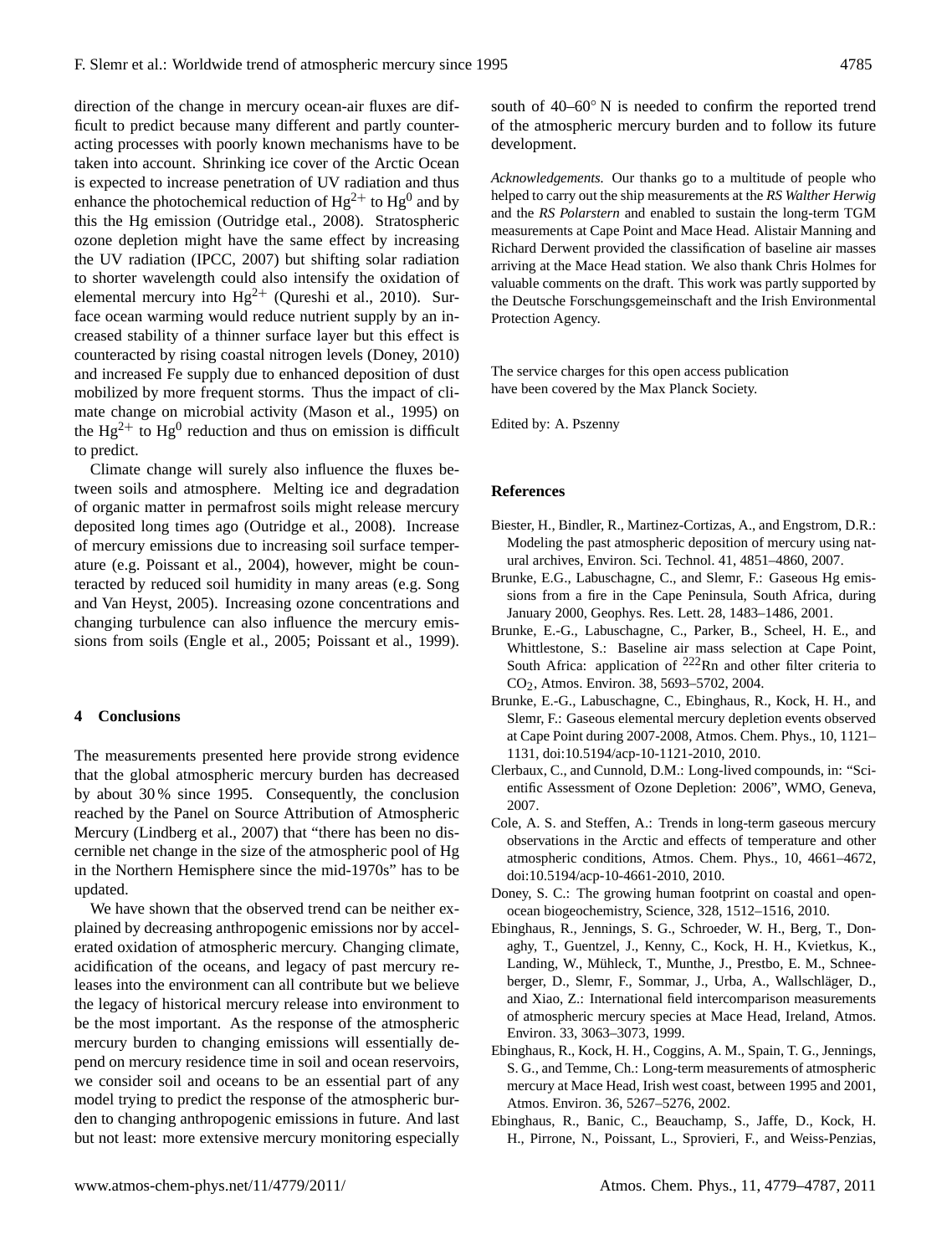P. S.: Spatial coverage and temporal trends of land-based atmospheric mercury measurements in the northern and southern hemispheres, in: Mercury Fate and Transport in the Global Atmosphere, edited by: Pirrone, N., Mason, R., 223–291, Springer, Dordrecht, The Netherlands, 2009.

- Ebinghaus, R., Jennings, S. G., Kock, H. H., Derwent, R. G., Manning, A. J., and Spain, T. G.: Decreasing trend in total gaseous mercury observations in baseline air at Mace Head, Ireland, from 1996 to 2009, Atmos. Environ., 45, 3475–3480, 2011.
- Engle, M. A., Gustin, M. S., Lindberg, S. E., Gertler, A. W., and Ariya, P. A.: The influence of ozone on atmospheric emissions of gaseous elemental mercury and reactive gaseous mercury from substrates, Atmos. Environ. 39, 7506–7517, 2005.
- Fain, X., Ferrari, C. P., Dommergue, A., Albert, M. R., Battle, M., Severinghaus, J., Arnaud, L., Barnola, J.-M., Cairns, W., Barbante, C., and Boutron, C.: Polar firn air reveals largescale impact of anthropogenic mercury emissions during the 1970s, Proc. Natl. Acad. Sci. U.S.A., 106(38), 16114–16119, [doi:10.1073/pnas.0905117106,](http://dx.doi.org/10.1073/pnas.0905117106) 2009.
- Fitzgerald, W. F. and Lamborg, C. H.: Geochemistry of mercury in the environment, Treatise Geochem. 9, 107–148, 2003.
- Fitzgerald, W. F., Engstrom, D. R., Lamborg, C. H., Tseng Ch.- M. T., Balcom, P. H., and Hammerschmidt, C. R.: Modern and historic atmospheric mercury fluxes in northern Alaska: Global sources and arctic depletion, Environ. Sci. Technol., 39, 557– 568, 2005.
- Holmes, C. D., Jacob, D. J., Corbitt, E. S., Mao, J., Yang, X., Talbot, R., and Slemr, F.: Global atmospheric model for mercury including oxidation by bromine atoms, Atmos. Chem. Phys., 10, 12037–12057, [doi:10.5194/acp-10-12037-2010,](http://dx.doi.org/10.5194/acp-10-12037-2010) 2010.
- Hylander, L. D. and Meili, M.: 500 years of mercury production: global annual inventory by region until 2000 and associated emissions, Sci. Total Environ. 304, 13–27, 2003.
- IPCC, Climate Change 2007: Synthesis Report, Geneva, Switzerland, 2007.
- Lamborg, C. H., Fitzgerald, W. F., O'Donnell, J., and Torgersen, T.: A non-steady-state compartmental model of global-scale mercury biogeochemistry with interhemispheric atmospheric gradients, Geochim. Cosmochim. Acta 66, 1105–1118, 2002.
- Lin, C.-J., Pongprueksa, P., Lindberg, S. E., Pehkonen, S. O., Byun, D., and Jang, C.: Scientific uncertainties in atmospheric mercury models I: Model science evaluation, Atmos. Environ. 40, 2911– 2928, 2006.
- Lindberg, S., Bullock, R., Ebinghaus, R., Engstrom, D., Feng, X., Fitzgerald, W., Pirrone, N., Prestbo, E., and Seigneur, Ch.: A synthesis of progress and uncertainties in attributing the sources of mercury in deposition, Ambio 36, 19–32, 2007.
- Mason, R. P. and Sheu, G.-R.: Role of the ocean in the global mercury cycle, Global Biogeochem. Cycles, 16, 1093, [doi:10.1029/2001GB001440,](http://dx.doi.org/10.1029/2001GB001440) 2002.
- Mason, R. P., Morel, F. M. M., and Hemond, H. F.: The role of microorganisms in elemental mercury formation in natural waters, Water Air Soil Pollut. 80, 775–787, 1995.
- Mast, A. M., Manthorne, D. J., and Roth, D. A.: Historical deposition of mercury and selected trace elements to high-elevation National Parks in the Western U.S. inferred from lake-sediment cores, Atmos. Eviron. 44, 2577–2586, 2010.
- Mergler, D., Anderson, H. A., Chan, L. H. M., Mahaffey, K. R., Murray, M., Sakamoto, M., and Stern, A. H.: Methylmercury

exposure and health effects in humans: A worldwide concern, Ambio, 36, 3–11, 2007.

- Montzka, S. A., Krol, M., Dlugokencky, E., Hall, B., Jöckel, P., and Lelieveld, J.: Small interannual variability of global atmospheric hydroxyl, Science, 331, 67–69, 2011.
- Muir, D. C. G., Wang, X., Yang, F., Nguyen, N., Jackson, T. A., Evans, M. S., Douglas, M., Köck, G., Lamoureux, S., Pienitz, R., Smol, J. P., Vincent, W. F., and Dastoor, A.: Spatial trends and historical deposition of mercury in eastern and northern Canada inferred from lake sediment cores, Environ. Sci. Technol. 43, 4802–4809, 2009.
- Munthe, J., Wängberg, I., Pirrone, N., Iverfeldt, A., Ferrara, R., Ebinghaus, R., Feng, X., Gardfeldt, K., Keeler, G., Lanzillotta, E., Lindberg, S. E., Lu, J., Mamane, Y., Prestbo, E., Schmolke, S., Schroeder, W. H., Sommar, J., Sprovieri, F., Stevens, R. K., Stratton, W., Tuncel, G., and Urba, A.: Intercomparison of methods for sampling and analysis of atmospheric mercury species, Atmos. Environ., 35, 3007–3017, 2001.
- Oltmans, S. J., Lefohn, A. S., Harris, J. M., Galbally, I., Scheel, H. E., Bodeker, G., Brunke, E., Claude, H., Tarasick, D., Johnson, B. J., Simmonds, P., Shadwick, D., Anlauf, K., Hayden, K., Schmidlin, F., Fuhimoto, T., Akagi, K., Meyer, C., Nichol, S., Davies, J., Redondas, A., and Cuevas, E.: Long-term changes in tropospheric ozone, Atmos. Environ. 40, 3156–3173, 2006.
- Outridge, P. M., Macdonald, R. W., Wang, F., Stern, G. A., and Dastoor, A. P.: A mass balance inventory of mercury in the Arctic Ocean, Environ. Chem. 5, 89–111, 2008.
- Pacyna, E. G., Pacyna, J. M., Sundseth, K., Munthe, J., Kindbom, K., Wilson, S., Steenhuisen, F., and Maxson, P.: Global emission of mercury to the atmosphere from anthropogenic sources in 2005 and projections to 2020, Atmos. Environ. 44, 2487–2499, 2010.
- Pirrone, N., Cinnirella, S., Feng, X., Finkelman, R. B., Friedli, H. R., Leaner, J., Mason, R., Mukherjee, A. B., Stracher, G., Streets, D. G., and Telmer, K.: Global mercury emissions to the atmosphere from natural and anthropogenic sources, in: Mercury Fate and Transport in the Global Atmosphere, edited by: Pirrone, N., Mason, R., 3–49, Springer, Dordrecht, The Netherlands, 2009.
- Poissant, L., Pilote, M., and Casimir, A.: Mercury flux measurements in a naturally enriched area: Correlation with environmental conditions during the Nevada Study and Tests of the Release of Mercury from Soils (STORMS), J. Geophys. Res. 104, 21845–21857, 1999.
- Poissant, L., Pilote, M., Constant, P., Beauvais, C., Zhang, H.H., and Xu, X.: Mercury gas exchanges over selected bare soil and flooded sites in the bay St. François wetlands (Québec, Canada), Atmos. Environ. 38, 4205–4214, 2004.
- Prestbo, E. M. and Gay, D. A.: Wet deposition of mercury in the U.S. and Canada, 1996-2005: Results and analysis of the NADP mercury deposition network (MDN), Atmos. Environ. 43, 4223– 4233, 2009.
- Primeau, F. W. and Holzer, M.: The ocean's memory of the atmosphere: Residence-time and ventilation-rate distributions of water masses, J. Phys. Oceanography 36, 1439–1456, 2006.
- Qureshi, A., O'Driscoll, N. J., MacLeod, M., Neuhold, Y.-M., and Hungerbühler, K.: Photoreactions of mercury in surface ocean water: Gross reaction kinetics and possible pathways, Environ. Sci. Technol. 44, 644–649, 2010.
- Sachs, L.: Angewandte Statistik, 201 pp., Springer-Verlag, Berlin,